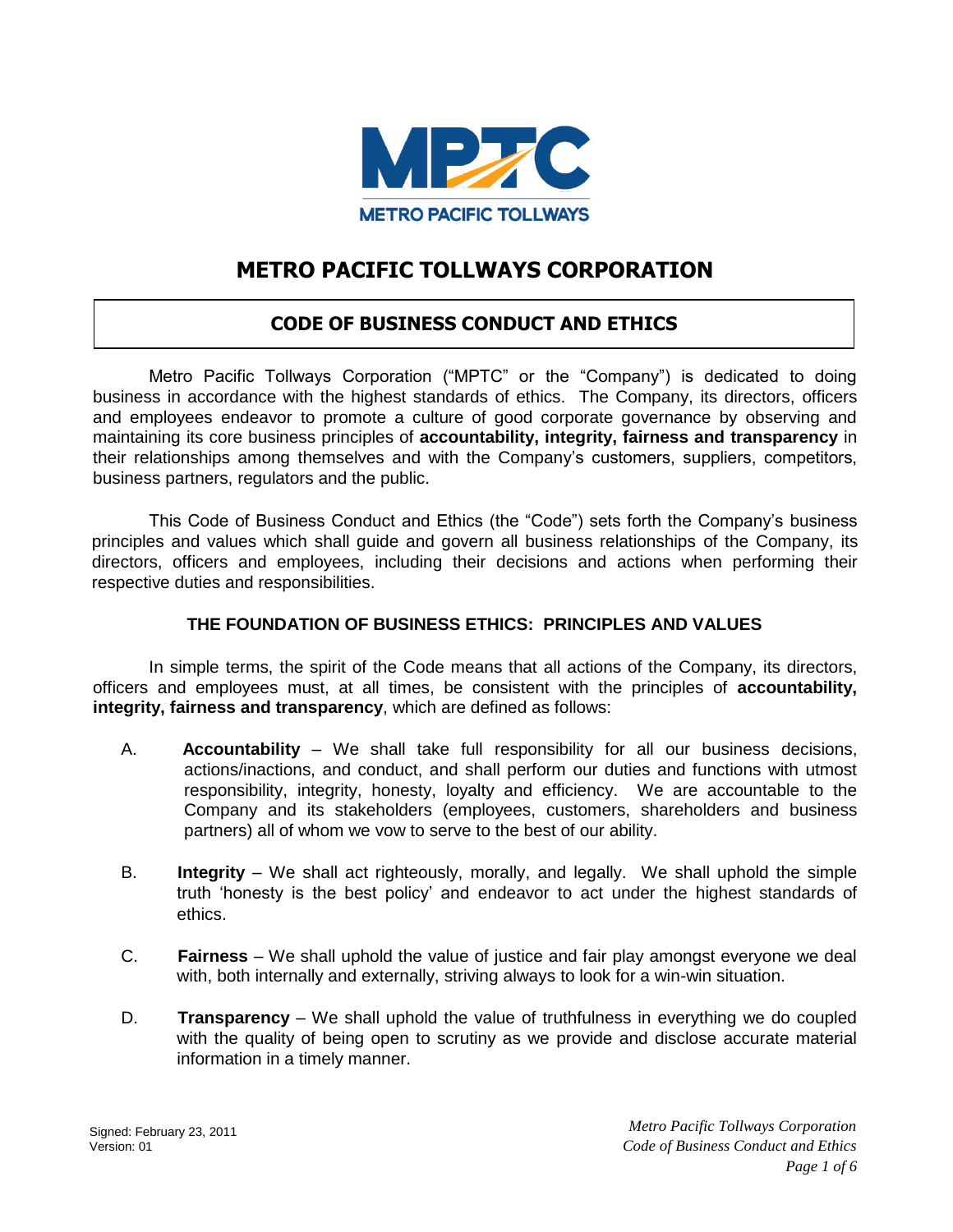## **STANDARDS OF BUSINESS CONDUCT AND ETHICS**

Below are the commitments of the Company, its directors, officers and employees in their behavior and various business dealings.

#### **A. COMPLIANCE**

- 1. Engage in honest conduct and comply with all applicable laws, rules and regulations, including prohibitions on insider trading, both in letter and spirit. Demands brought on by prevailing business conditions or perceived pressures are not excuses for violating any law, rules or regulations.
- 2. Personally adhere to the standards and restrictions imposed by those laws, rules and regulations.
- 3. Avoid the direct or indirect commission of bribery and corruption of representatives of government or regulators to facilitate any transaction or gain any perceived or actual favor or advantage, excluding permissible additional payments for routine governmental actions allowed by applicable laws and regulations.

#### **B. COMPETITION AND FAIR DEALING**

- 1. Avoid taking unfair advantage of anyone through manipulations, concealment, abuse of privileged information, misrepresentation of material facts, or any unfair dealing practice.
- 2. Deal fairly with the Company's customers, service providers, suppliers, competitors and employees.

#### **C. CONFIDENTIALITY OF INFORMATION AND PROPER USE OF PROPERTY**

- 1. Maintain and safeguard the confidentiality of information entrusted by the Company, its subsidiaries, affiliates, customers, business partners, or such other parties with whom the Company relates, except when disclosure is authorized or legally mandated. Confidential information includes any non-public information that might be of use to competitors, or harmful to the Company, its subsidiaries, affiliates, customers, business partners, or such other parties with whom the Company relates, if disclosed.
- 2. Follow Company policy and applicable laws regarding business records retention. Ensure that records are not altered, concealed, destroyed or falsified to impede, obstruct or influence any investigation by, or proceeding before any official Company committee or body, governmental, regulatory or judicial body having jurisdiction.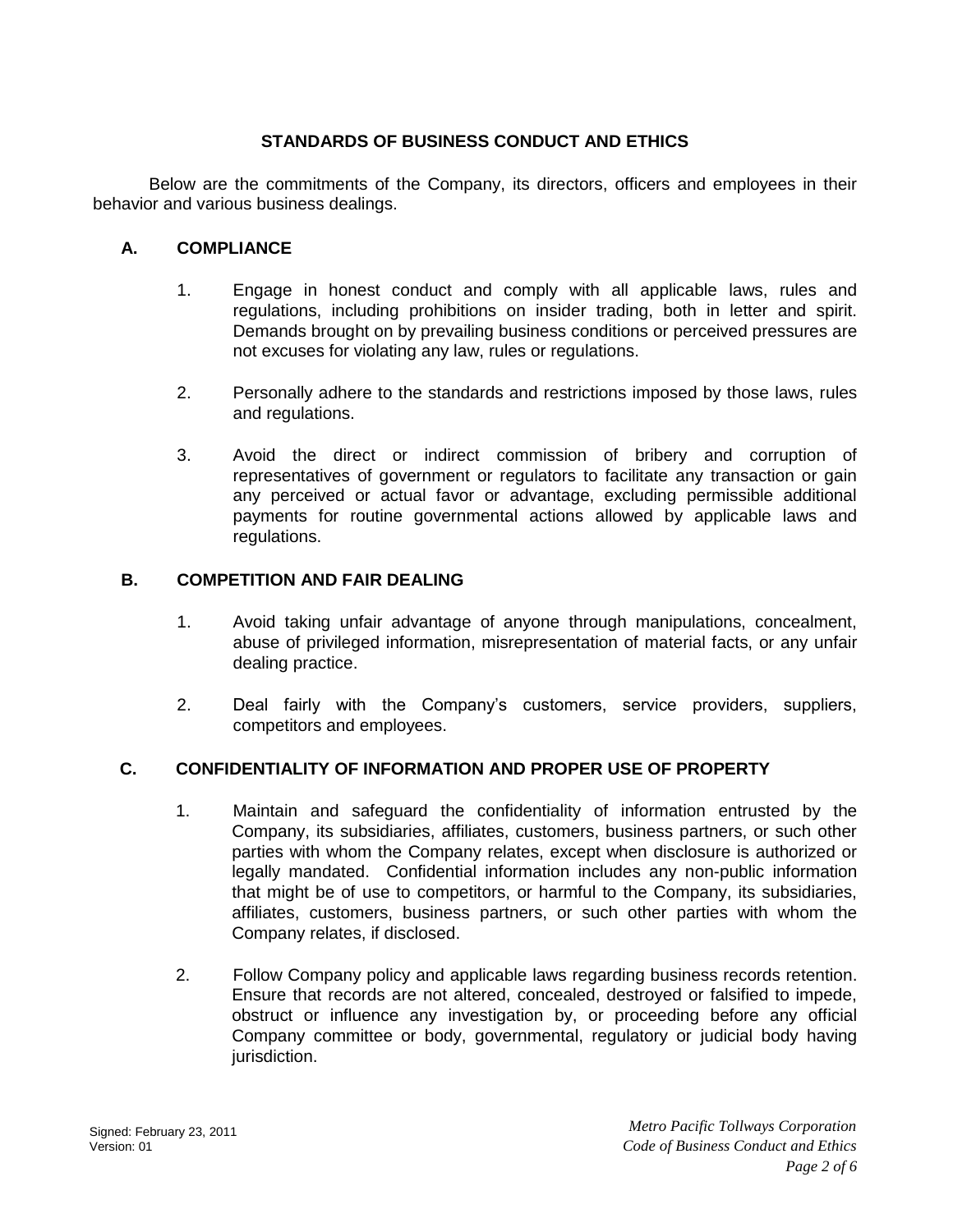- 3. Avoid trading any of the Company's securities or those of its subsidiaries and affiliates using price sensitive information that is not normally available publicly, and obtained by reason of position, contact within, or other relationship with the Company.
- 4. Use Company property and resources, including Company time, supplies and software, efficiently, responsibly and only for legitimate business purposes.
- 5. Protect the assets of the Company from loss, damage, misuse or theft.

## **D. CONFLICTS OF INTEREST AND CORPORATE OPPORTUNITIES**

- 1. Avoid any actual or apparent conflicts of interest between your private interest, including the private interest of member of your family, and the interest of the Company, unless you have obtained prior approval by the Corporate Governance Office. Any actual or apparent conflict of interest, and any material transaction or relationship that could reasonably be expected to give rise to a conflict of interest, should be disclosed to the Corporate Governance Office.
- 2. Avoid activities and interest that could significantly affect the objective or effective performance of duties and responsibilities in the Company, including business interests or unauthorized employment outside the Company, the receipt from and giving of gifts to persons or entities with whom the Company relates, as well as insider dealing.
- 3. Be loyal to the Company. As such, all business decisions and actions must be based on the best interest of the Company and must not be motivated by personal considerations and other relationships, which may interfere with the exercise of independent judgment.
- 4. Advance the Company's legitimate interests when the opportunity arises. Avoid competing with the Company on a business opportunity or acquiring an interest adverse to that of the Company's. Refrain from taking advantage of these, for personal gain, to compete with the Company, or act against the best interest of the Company. Directors, officers and employees who intend to make use of Company property or services in a manner not solely for the benefit of the Company should consult beforehand with the Corporate Governance Office.
- 5. Refrain from direct or indirect, grant or arrangements of loans to any director or officer, including loans granted or arranged by the Company's subsidiaries and affiliates, unless such grant or arrangement is allowed by all applicable laws and regulations.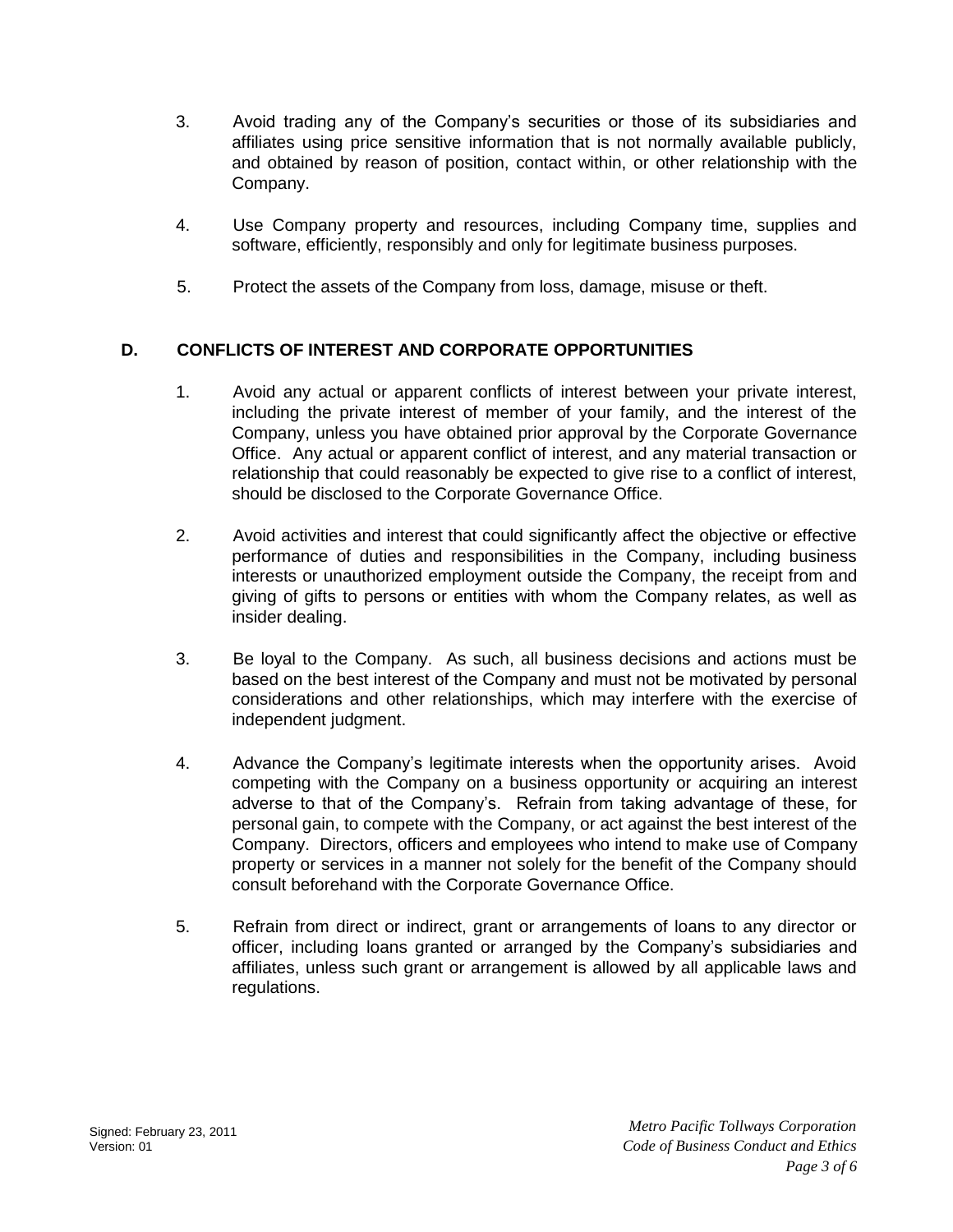## **E. DISCLOSURE**

- 1. Publicly disclose all material information (i.e. anything that could potentially affect share price, as well as other information), including earning results, corporate strategy, related party and off-balance sheet transactions, as may be necessary under applicable laws, rules and regulations.
- 2. To the extent relevant to your area of responsibility, comply with the Company's disclosure controls and procedures and internal controls to ensure that (i) financial and non-financial information is properly recorded, processed, summarized and reported and (ii) the Company's public reports and documents, including the reports that the Company files with the Philippine Securities and Exchange Commission and such other applicable private exchanges, government agencies or regulators, comply in all material respects with the applicable laws and rules.
- 3. Each director or officer, to the extent appropriate within his or her area of responsibility, should consult with other Company officers and employees and take other appropriate steps regarding the above mentioned disclosures with the goal of making full, accurate, timely and understandable disclosure.
- 4. Be familiar with the disclosure requirements applicable to the Company as well as the business and financial operations of the Company.
- 5. Do not knowingly misrepresent, or cause others to misrepresent, facts about the Company to others, whether inside or outside the Company, including to the Company's independent auditors, government regulators and self-regulatory organizations.
- 6. Properly review and critically analyze proposed disclosure for accuracy and completeness (or, where appropriate, delegate this task to others).
- 7. Assess the effectiveness of the disclosure controls and procedures and internal controls and take corrective actions with regard to any identified weaknesses or deficiencies.

#### **F. RISK MANAGEMENT**

- 1. Restrict or minimize undertaking of risk so as not to jeopardize shareholder value.
- 2. Fully assess and manage risks involved in undertaking strategies, acquisitions, activities, products, services and other business endeavors of the Company.

## **G. RELATIONS WITH SHAREHOLDERS AND INVESTORS**

1. Adopt strategies, actions, decisions, and transactions based on increasing shareholder value.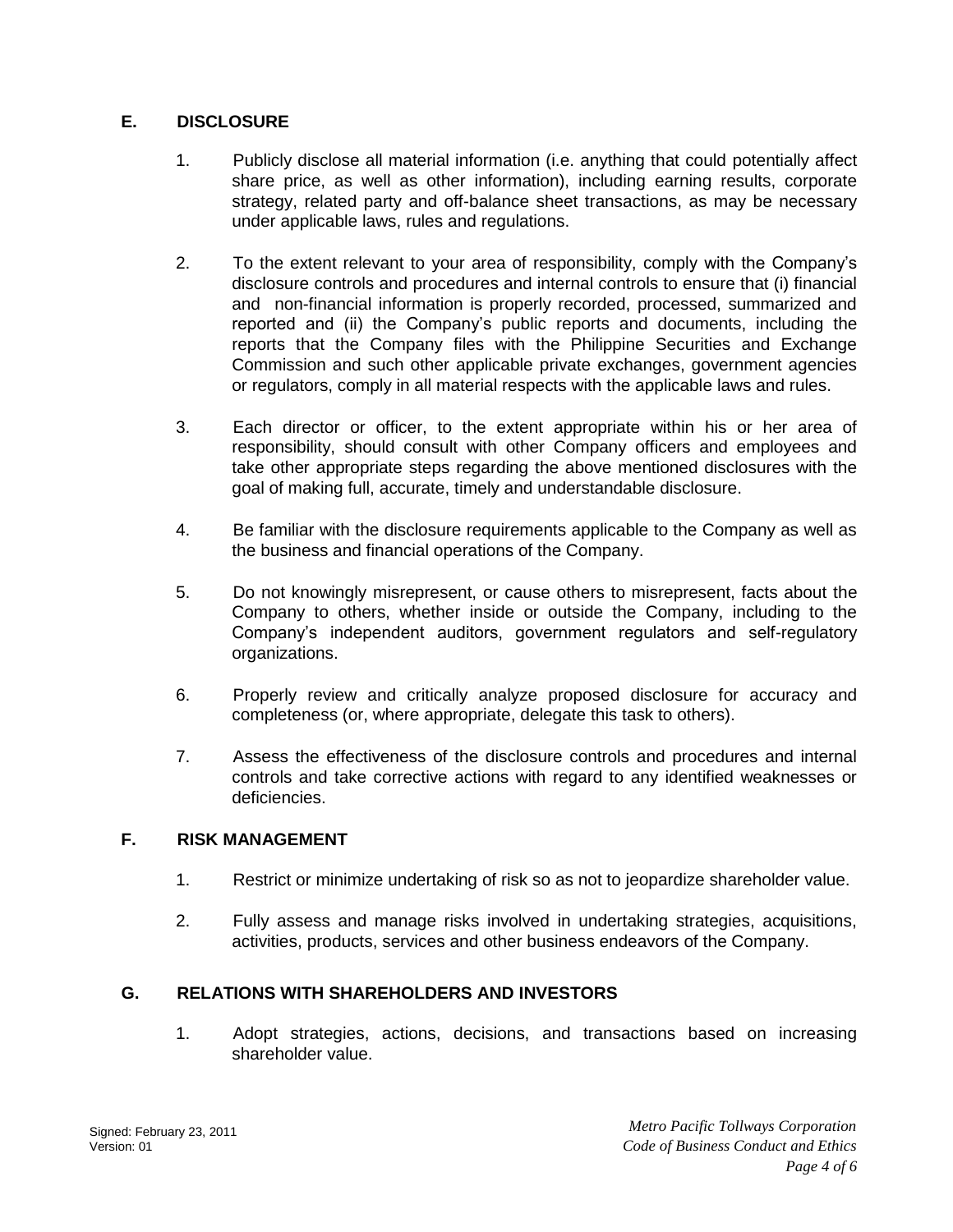- 2. Adopt international best practices of good corporate governance in the conduct of business.
- 3. Keep business and accounting records, which accurately reflect the financial position of the business and issue financial statements to ensure transparency of information.
- 4. Ensure an independent audit of the Company's financial statements by external auditors selected by the Company's Audit Committee.
- 5. Communicate truthfully and regularly business policies, achievements and prospects.

#### **IMPLEMENTATION AND MONITORING OF CODE**

- 1. Directors, officers, and employees of the Company commit to comply with both the letter and spirit of this Code and the Company endeavors to obtain the same commitment from its business partners. In this connection, directors and officers should explain to employees and business partners the Company's principles and values set forth in this Code, and emphasize the importance of conducting themselves in accordance with the standards set by this Code in order to attain financial rewards for the Company and to deter wrongdoing.
- 2. The Corporate Governance Office is responsible for applying the Code to specific situations in which questions or concerns may arise, and has the authority to interpret and decide on such issues arising from the implementation of the Code.
- 3. There shall be no waiver of any of the provisions of this Code in favor of any directors, officer or employee, except when expressly granted by the Board of Directors, in the case of waivers for directors and officers, or by the Corporate Governance Office in the case of waivers for employees. Any such waiver for any director or executive officer or any material amendment to the Code must be promptly disclosed to the shareholders of the Company.
- 4. Any director, officer or employee is encouraged to contact the Corporate Governance Office when in doubt about the best course of action in a particular situation relating to a subject matter of the Code.
- 5. Any director, officer or employee who is aware of any existing or potential violation of the Code is required to notify the Corporate Governance Office promptly. The Corporate Governance Office shall take all action it considers appropriate to investigate any violations reported to it. If a violation has occurred, the Company shall take such disciplinary or preventive action as it deems appropriate.
- 6. Disciplinary actions against violators include measures such as dismissal and/or the filing of appropriate civil and criminal actions. For purposes of this Code, "violators" are defined as a) person who commit prohibited acts or who fail to implement prescribed acts when there is an obvious opportunity to do so; b) employees who knowingly abet such acts of commission or omission or who fail to report such acts